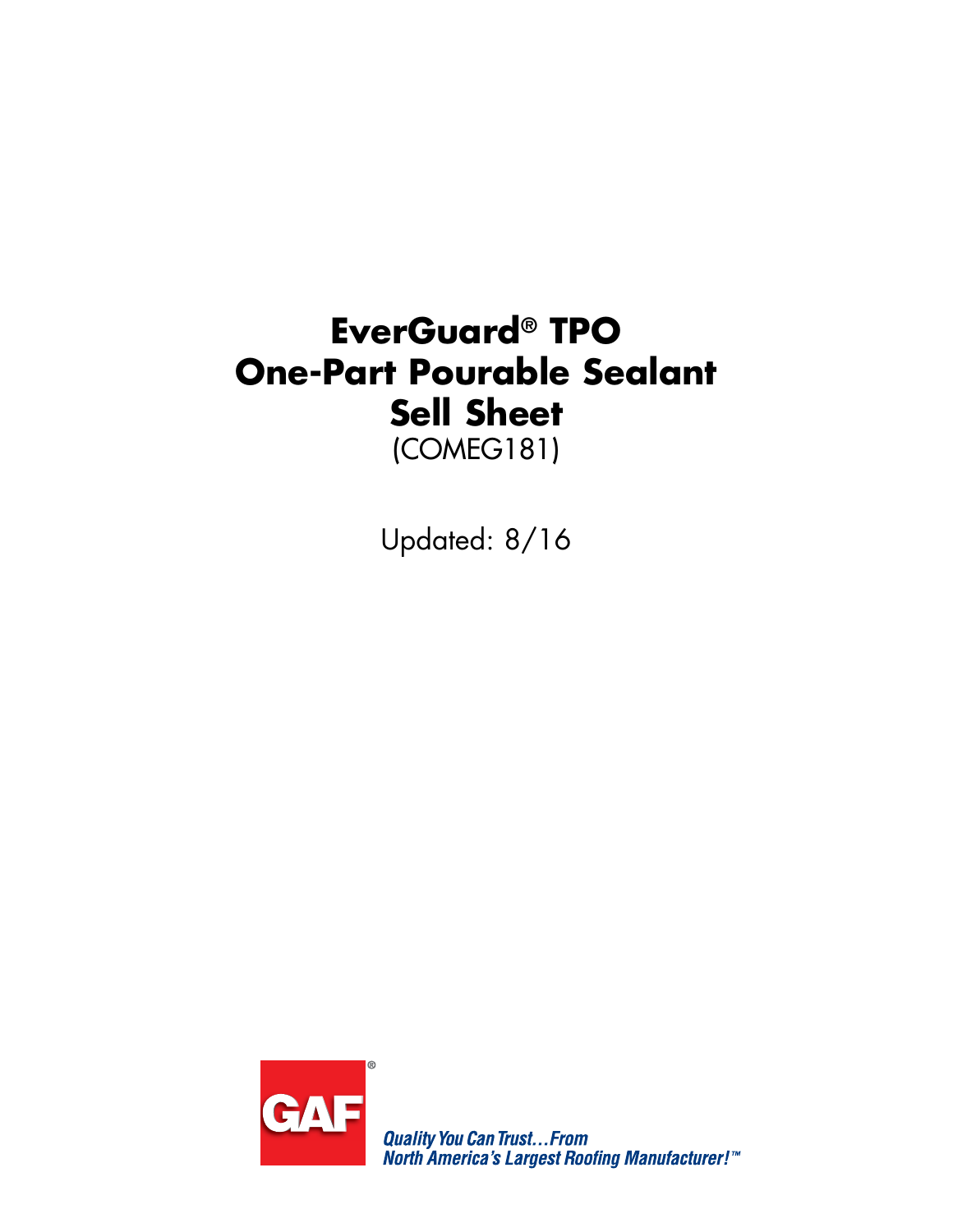

Sealants





#### **Description**

EverGuard® One-Part Pourable Sealant is a one-part, moisture-cure, self-leveling sealant designed for use in pitch pans on single-ply roof systems.Since moisture-cure sealants cure with moisture in the air, it is suitable for application in damp and cold climates, as well as in dry climates. EverGuard® One-Part Pourable Sealant is solvent free, contains no isocyanates, and will not shrink upon curing. It does not "outgas" or bubble on damp surfaces as urethane sealants often do. EverGuard® One-Part Pourable Sealant is elastomeric and has excellent adhesion to most construction materials. It has a low durometer, which accommodates greater movement in penetration seals than typical urethane sealants.

#### **Use**

EverGuard® One-Part Pourable Sealant is designed for use with the EverGuard® Pourable Sealer Pocket on new and existing TPO roofs to seal irregular penetrations, such as metal frames, wires, and pipes. Note: EverGuard® TPO Primer is required to prime the TPO surface before use.

#### **Advantages**

- Solvent free less than  $25$  g/L VOC
- 100% solid will not shrink
- No outgassing on damp surfaces • Self-leveling provides a smooth,
- professional finished look
- Good color stability
- $\bullet$  20-minute skinover time • Paintable within 24 hours
- 
- No special tools or mixing required • Application at temperatures as low as 30°F (-1°C)



# One-Part Pourable Sealant

| <b>TYPICAL PROPERTIES</b> |                                                                                                                                                                                                                                                                                                                                                                                        |
|---------------------------|----------------------------------------------------------------------------------------------------------------------------------------------------------------------------------------------------------------------------------------------------------------------------------------------------------------------------------------------------------------------------------------|
| VOC (max)                 | <25 grams/liter                                                                                                                                                                                                                                                                                                                                                                        |
| Service Temperature       | -40°F (-40°C) to 200°F (93.3°C)                                                                                                                                                                                                                                                                                                                                                        |
| Full Cure                 | Rate of cure is dependent on<br>atmospheric conditions. Curing<br>proceeds at a rate of $\frac{1}{4}$ " (6.35<br>mm) a week at 70°F (22°C) and<br>50% relative humidity. Lower<br>temperature and humidity will<br>slow the rate of cure. Higher<br>temperature and humidity will<br>accelerate rate of cure. Depths<br>of more than 2" (51 mm) will<br>cure through in 2 to 3 months. |
| Skin Time                 | Approximately 20 minutes at<br>70°F (22°C) and 50% relative<br>humidity.                                                                                                                                                                                                                                                                                                               |
| Shrinkage                 | 0%                                                                                                                                                                                                                                                                                                                                                                                     |
| Tensile Strength          | 146 lbf (217 kg/m)                                                                                                                                                                                                                                                                                                                                                                     |
| Elongation                | $300\% \pm 25\%$                                                                                                                                                                                                                                                                                                                                                                       |
| Density                   | $8.9 \pm .2$ lb. per gallon<br>(1.068 g/ml)                                                                                                                                                                                                                                                                                                                                            |

**Quality You Can** 

**Trust...From<br>Trust...From<br>North America's<br>Largest Roofing<br>Manufacturer!"**